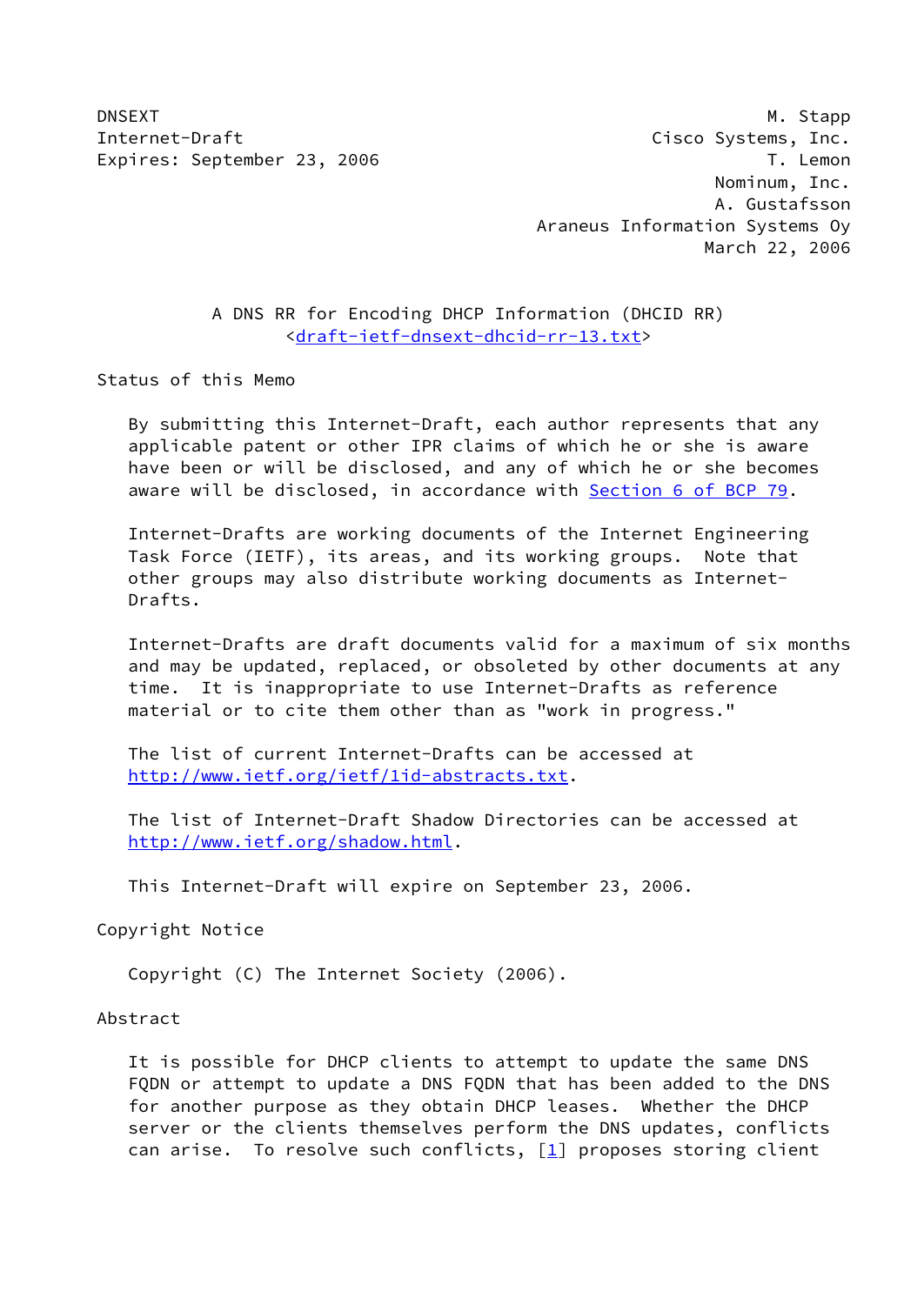Internet-Draft The DHCID RR March 2006

 identifiers in the DNS to unambiguously associate domain names with the DHCP clients to which they refer. This memo defines a distinct RR type for this purpose for use by DHCP clients and servers, the "DHCID" RR.

# Table of Contents

| $\perp$ .                                                                                                                                           |  |
|-----------------------------------------------------------------------------------------------------------------------------------------------------|--|
| 2.                                                                                                                                                  |  |
| 3.                                                                                                                                                  |  |
|                                                                                                                                                     |  |
| $\underline{3.2}$ . DHCID Presentation Format 4                                                                                                     |  |
| <u>3.3</u> . The DHCID RR Identifier Type Codes 4                                                                                                   |  |
| $3.4$ . The DHCID RR Digest Type Code 5                                                                                                             |  |
| <u>3.5</u> . Computation of the RDATA 5                                                                                                             |  |
| $3.5.1$ . Using the Client's DUID 5                                                                                                                 |  |
| $3.5.2$ . Using the Client Identifier Option 6                                                                                                      |  |
| $3.5.3$ . Using the Client's htype and chaddr 6                                                                                                     |  |
|                                                                                                                                                     |  |
|                                                                                                                                                     |  |
|                                                                                                                                                     |  |
|                                                                                                                                                     |  |
| Use of the DHCID RR $\dots \dots \dots \dots \dots \dots \dots \dots$<br>$\overline{4}$ .                                                           |  |
| $\overline{5}$ .                                                                                                                                    |  |
| 6.<br>Security Considerations $\cdot \cdot \cdot \cdot \cdot \cdot \cdot \cdot \cdot \cdot \cdot \cdot \cdot \cdot \cdot \cdot \cdot \cdot \cdot 8$ |  |
| $\overline{1}$ .                                                                                                                                    |  |
| 8.                                                                                                                                                  |  |
| 9.                                                                                                                                                  |  |
|                                                                                                                                                     |  |
| 9.2. Informative References 10                                                                                                                      |  |
|                                                                                                                                                     |  |
| Intellectual Property and Copyright Statements 12                                                                                                   |  |
|                                                                                                                                                     |  |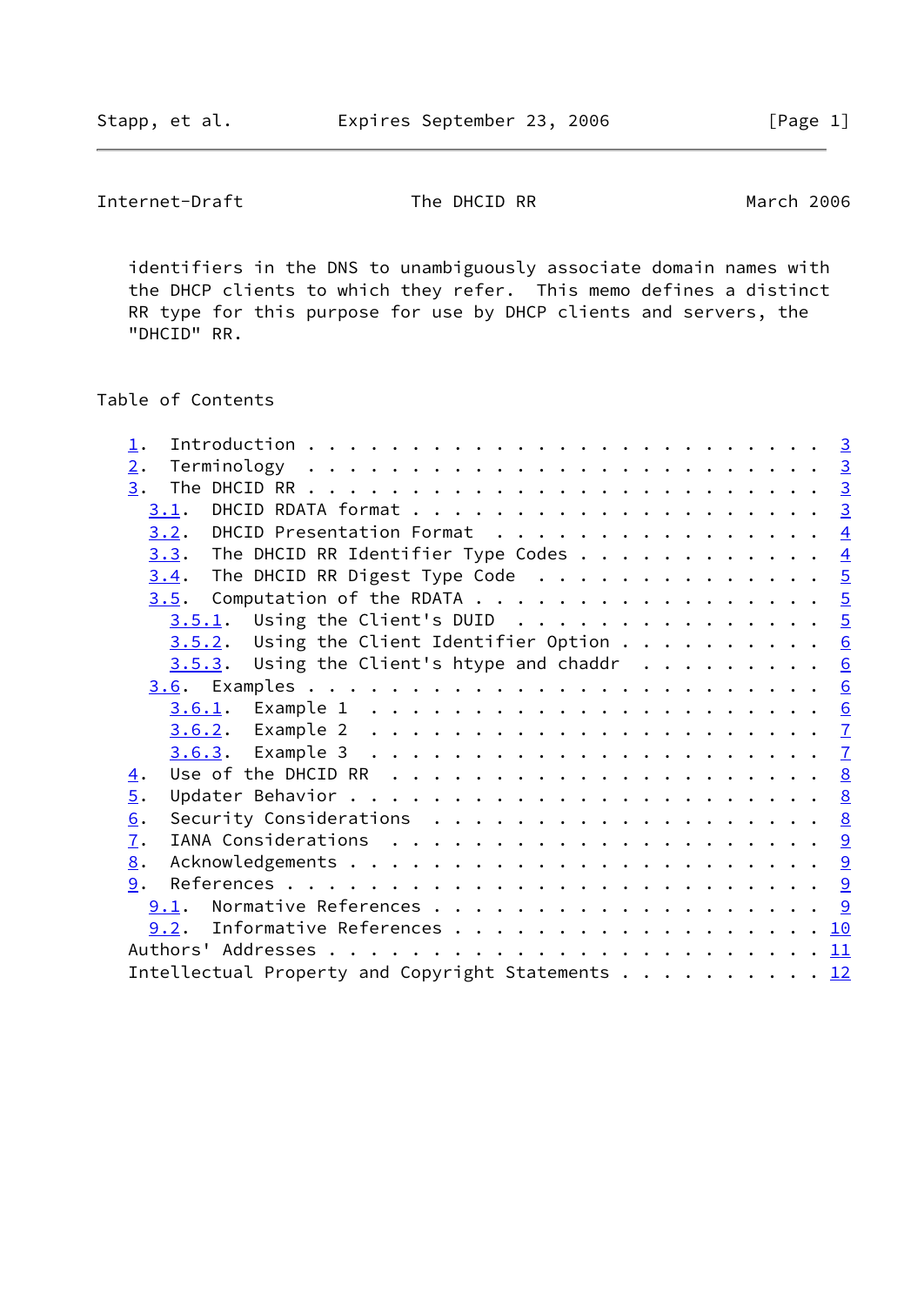Stapp, et al. Expires September 23, 2006 [Page 2]

<span id="page-2-1"></span>Internet-Draft The DHCID RR March 2006

## <span id="page-2-0"></span>[1](#page-2-0). Introduction

A set of procedures to allow DHCP  $[7]$  $[7]$   $[11]$  $[11]$  clients and servers to automatically update the DNS ( $[3]$  $[3]$ ,  $[4]$  $[4]$ ) is proposed in  $[1]$  $[1]$ .

 Conflicts can arise if multiple DHCP clients wish to use the same DNS name or a DHCP client attempts to use a name added for another purpose. To resolve such conflicts,  $[1]$  proposes storing client identifiers in the DNS to unambiguously associate domain names with the DHCP clients using them. In the interest of clarity, it is preferable for this DHCP information to use a distinct RR type. This memo defines a distinct RR for this purpose for use by DHCP clients or servers, the "DHCID" RR.

 In order to obscure potentially sensitive client identifying information, the data stored is the result of a one-way SHA-256 hash computation. The hash includes information from the DHCP client's message as well as the domain name itself, so that the data stored in the DHCID RR will be dependent on both the client identification used in the DHCP protocol interaction and the domain name. This means that the DHCID RDATA will vary if a single client is associated over time with more than one name. This makes it difficult to 'track' a client as it is associated with various domain names.

# <span id="page-2-2"></span>[2](#page-2-2). Terminology

 The key words "MUST", "MUST NOT", "REQUIRED", "SHALL", "SHALL NOT", "SHOULD", "SHOULD NOT", "RECOMMENDED", "MAY", and "OPTIONAL" in this document are to be interpreted as described in  $[2]$  $[2]$ .

<span id="page-2-3"></span>[3](#page-2-3). The DHCID RR

 The DHCID RR is defined with mnemonic DHCID and type code [TBD]. The DHCID RR is only defined in the IN class. DHCID RRs cause no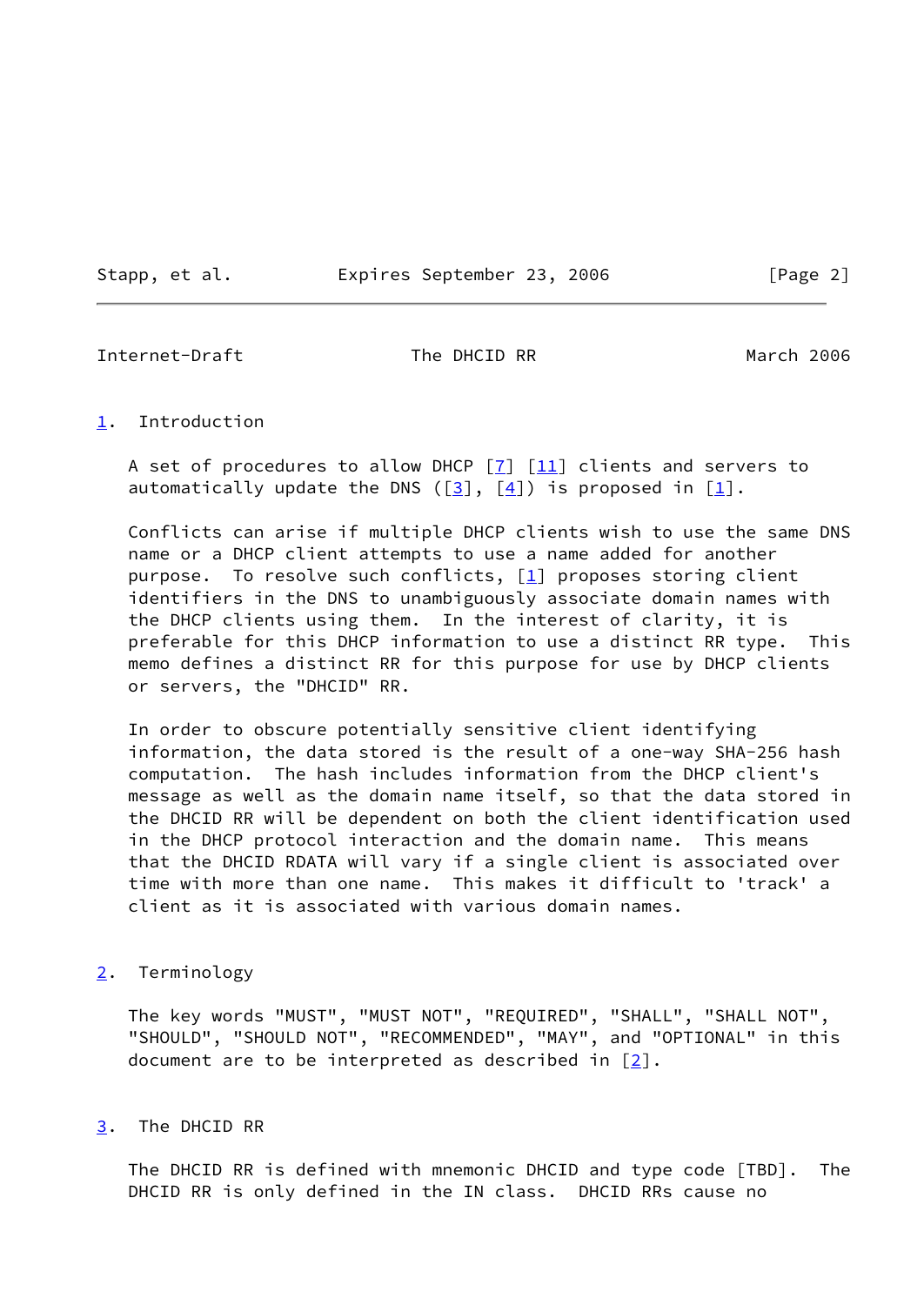additional section processing.

<span id="page-3-0"></span>[3.1](#page-3-0). DHCID RDATA format

 The RDATA section of a DHCID RR in transmission contains RDLENGTH octets of binary data. The format of this data and its interpretation by DHCP servers and clients are described below.

 DNS software should consider the RDATA section to be opaque. DHCP clients or servers use the DHCID RR to associate a DHCP client's identity with a DNS name, so that multiple DHCP clients and servers may deterministically perform dynamic DNS updates to the same zone.

| Stapp, et al. |  | Expires September 23, 2006 |  |  | [Page 3] |  |
|---------------|--|----------------------------|--|--|----------|--|
|---------------|--|----------------------------|--|--|----------|--|

<span id="page-3-2"></span>Internet-Draft The DHCID RR March 2006

 From the updater's perspective, the DHCID resource record RDATA consists of a 2-octet identifier type, in network byte order, followed by a 1-octet digest type, followed by one or more octets representing the actual identifier:

| < 2 octets > | Identifier type code                   |
|--------------|----------------------------------------|
| < 1 octet >  | Digest type code                       |
| < n octets > | Digest (length depends on digest type) |

<span id="page-3-1"></span>[3.2](#page-3-1). DHCID Presentation Format

 In DNS master files, the RDATA is represented as a single block in base 64 encoding identical to that used for representing binary data in  $[8]$  $[8]$ , Section 3. The data may be divided up into any number of white space separated substrings, down to single base 64 digits, which are concatenated to form the complete RDATA. These substrings can span lines using the standard parentheses.

<span id="page-3-3"></span>[3.3](#page-3-3). The DHCID RR Identifier Type Codes

 The DHCID RR Identifier Type Code specifies what data from the DHCP client's request was used as input into the hash function. The identifier type codes are defined in a registry maintained by IANA, as specified in [Section 7](#page-9-1). The initial list of assigned values for the identifier type code and that type's identifier is:

+------------------+------------------------------------------------+

| Identifier Type | Identifier |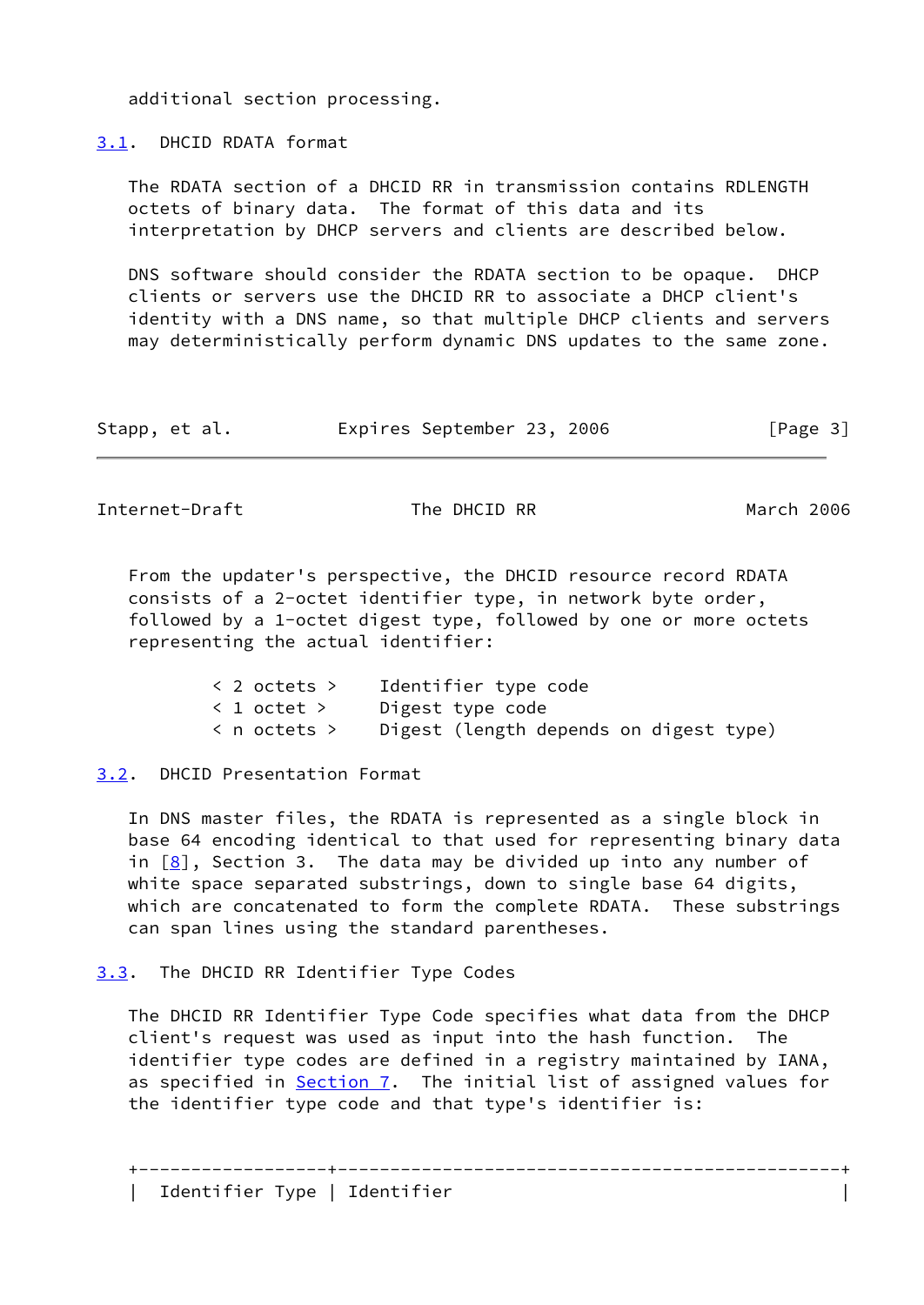| Code               |                                                                       |
|--------------------|-----------------------------------------------------------------------|
| 0x0000             | The 1-octet 'htype' followed by 'hlen' octets                         |
|                    | of 'chaddr' from a DHCPv4 client's DHCPREQUEST<br>$\lceil 7 \rceil$ . |
| $0 \times 0001$    | The data octets (i.e., the Type and                                   |
|                    | Client-Identifier fields) from a DHCPv4                               |
|                    | client's Client Identifier option $\lceil \frac{10}{10} \rceil$ .     |
| 0x0002             | The client's DUID (i.e., the data octets of a                         |
|                    | DHCPv6 client's Client Identifier option [11]                         |
|                    | or the DUID field from a DHCPv4 client's                              |
|                    | Client Identifier option $[6]$ ).                                     |
| $0x0003 - 0x$ fffe | Undefined; available to be assigned by IANA.                          |
| 0xffff             | Undefined; RESERVED                                                   |

Stapp, et al. Expires September 23, 2006 [Page 4]

<span id="page-4-1"></span>Internet-Draft The DHCID RR March 2006

<span id="page-4-0"></span>[3.4](#page-4-0). The DHCID RR Digest Type Code

 The DHCID RR Digest Type Code is an identifier for the digest algorithm used. The digest is calculated over an identifier and the canonical FQDN as described in the next section.

 The digest type codes are defined in a registry maintained by IANA, as specified in **Section 7</u>.** The initial list of assigned values for the digest type codes is: value 0 is reserved and value 1 is SHA-256. Reserving other types requires IETF standards action. Defining new values will also require IETF standards action to document how DNS updaters are to deal with multiple digest types.

#### <span id="page-4-2"></span>[3.5](#page-4-2). Computation of the RDATA

 The DHCID RDATA is formed by concatenating the 2-octet identifier type code with variable-length data.

 The RDATA for all type codes other than 0xffff, which is reserved for future expansion, is formed by concatenating the 2-octet identifier type code, the 1-octet digest type code, and the digest value (32 octets for SHA-256).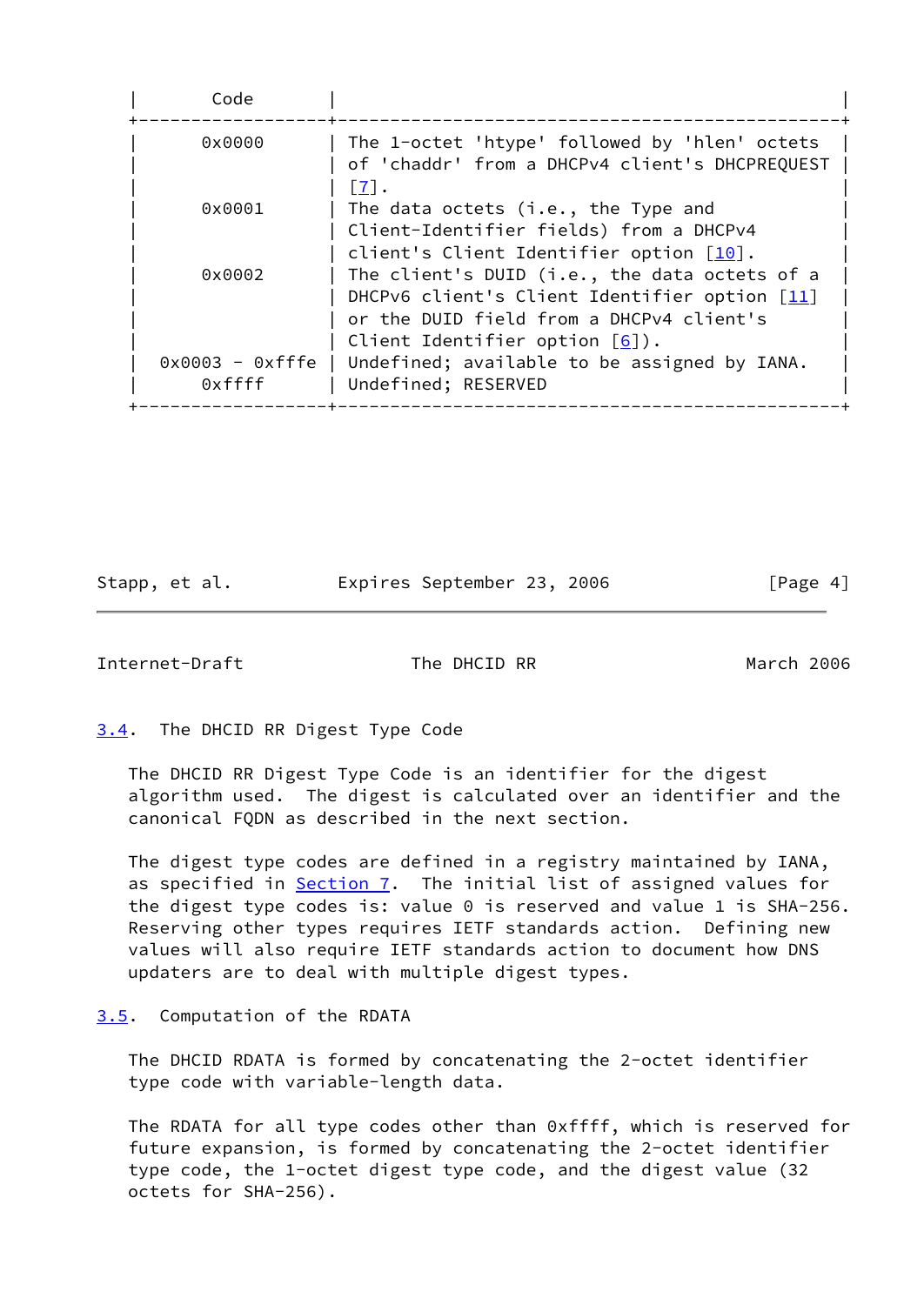< identifier-type > < digest-type > < digest >

The input to the digest hash function is defined to be:

digest =  $SHA-256$ (< identifier > <  $FQDN$  >)

 The FQDN is represented in the buffer in the canonical wire format as described in  $[9]$ , section 6.2. The identifier type code and the identifier are related as specified in [Section 3.3](#page-3-3): the identifier type code describes the source of the identifier.

 A DHCPv4 updater uses the 0x0002 type code if a Client Identifier option is present in the DHCPv4 messages and it is encoded as specified in  $[6]$ . Otherwise, the updater uses 0x0001 if a Client Identifier option is present and 0x0000 if not.

A DHCPv6 updater always uses the 0x0002 type code.

<span id="page-5-0"></span>[3.5.1](#page-5-0). Using the Client's DUID

 When the updater is using the Client's DUID (either from a DHCPv6 Client Identifier option or from a portion of the DHCPv4 Client Identifier option encoded as specified in  $[6]$  $[6]$ ), the first two octets of the DHCID RR MUST be 0x0002, in network byte order. The third octet is the digest type code (1 for SHA-256). The rest of the DHCID

| Stapp, et al. |  | Expires September 23, 2006 |  |  | [Page 5] |  |  |
|---------------|--|----------------------------|--|--|----------|--|--|
|---------------|--|----------------------------|--|--|----------|--|--|

<span id="page-5-2"></span>Internet-Draft The DHCID RR March 2006

 RR MUST contain the results of computing the SHA-256 hash across the octets of the DUID followed by the FQDN.

<span id="page-5-1"></span>[3.5.2](#page-5-1). Using the Client Identifier Option

 When the updater is using the DHCPv4 Client Identifier option sent by the client in its DHCPREQUEST message, the first two octets of the DHCID RR MUST be 0x0001, in network byte order. The third octet is the digest type code (1 for SHA-256). The rest of the DHCID RR MUST contain the results of computing the SHA-256 hash across the data octets (i.e., the Type and Client-Identifier fields) of the option, followed by the FQDN.

<span id="page-5-3"></span>[3.5.3](#page-5-3). Using the Client's htype and chaddr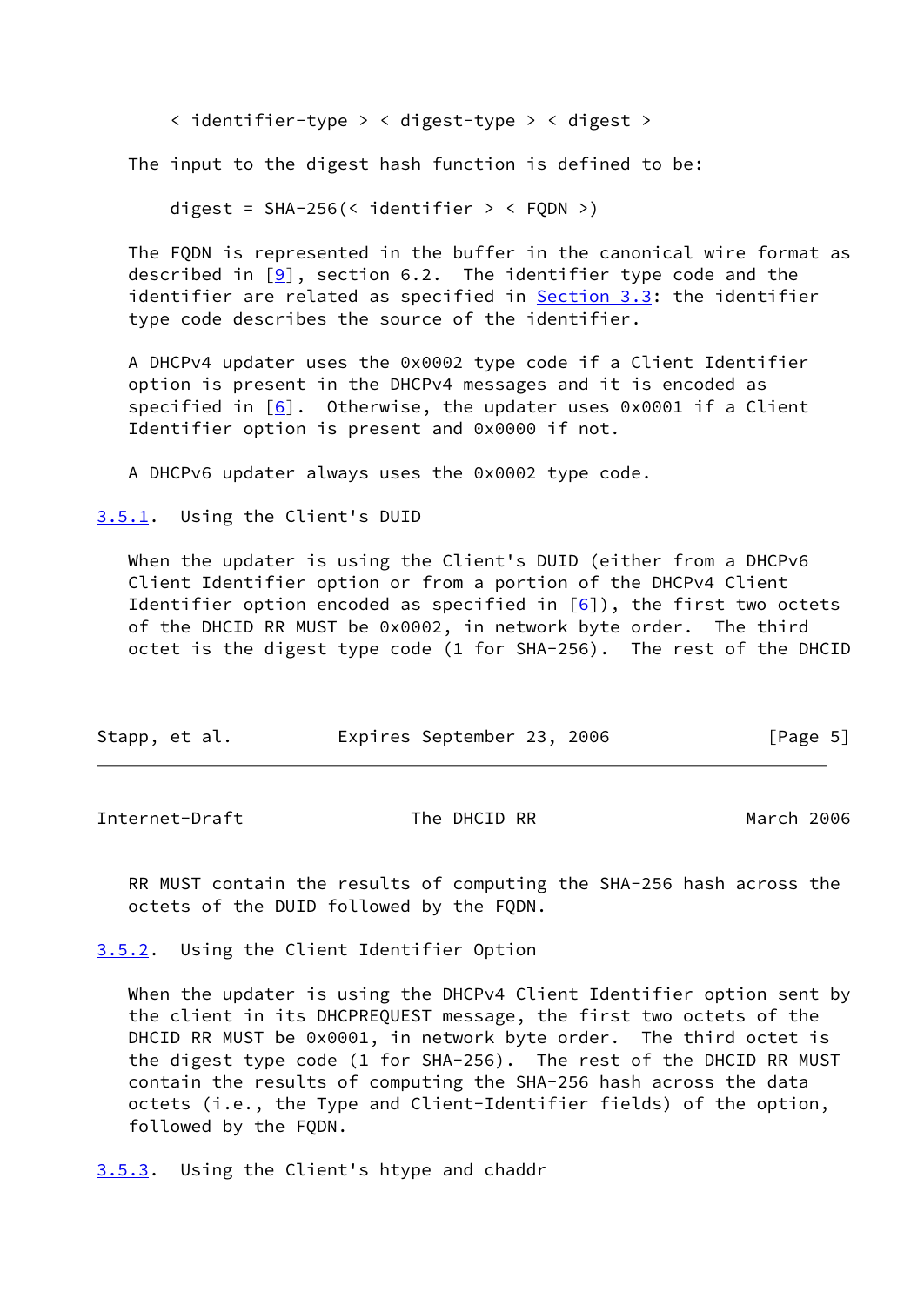When the updater is using the client's link-layer address as the identifier, the first two octets of the DHCID RDATA MUST be zero. The third octet is the digest type code (1 for SHA-256). To generate the rest of the resource record, the updater computes a one-way hash using the SHA-256 algorithm across a buffer containing the client's network hardware type, link-layer address, and the FQDN data. Specifically, the first octet of the buffer contains the network hardware type as it appeared in the DHCP 'htype' field of the client's DHCPREQUEST message. All of the significant octets of the 'chaddr' field in the client's DHCPREQUEST message follow, in the same order in which the octets appear in the DHCPREQUEST message. The number of significant octets in the 'chaddr' field is specified in the 'hlen' field of the DHCPREQUEST message. The FQDN data, as specified above, follows.

- <span id="page-6-0"></span>[3.6](#page-6-0). Examples
- <span id="page-6-1"></span>[3.6.1](#page-6-1). Example 1

 A DHCP server allocates the IPv6 address 2001:DB8::1234:5678 to a client which included the DHCPv6 client-identifier option data 00:01: 00:06:41:2d:f1:66:01:02:03:04:05:06 in its DHCPv6 request. The server updates the name "chi6.example.com" on the client's behalf, and uses the DHCP client identifier option data as input in forming a DHCID RR. The DHCID RDATA is formed by setting the two type octets to the value 0x0002, the 1-octet digest type to 1 for SHA-256, and performing a SHA-256 hash computation across a buffer containing the 14 octets from the client-id option and the FQDN (represented as specified in [Section 3.5](#page-4-2)).

| chi6.example.com. | AAAA         | 2001:DB8::1234:5678                |
|-------------------|--------------|------------------------------------|
| chi6.example.com. | <b>DHCID</b> | (AAIBY2/AuCccgoJbsaxcQc9TUapptP69l |
|                   |              | OjxfNuVAA2kjEA= ,                  |

| Stapp, et al. | Expires September 23, 2006 | [Page 6] |
|---------------|----------------------------|----------|
|---------------|----------------------------|----------|

<span id="page-6-3"></span>Internet-Draft The DHCID RR March 2006

 If the DHCID RR type is not supported, the RDATA would be encoded  $\lceil \underline{13} \rceil$  as:

 \# 35 ( 000201636fc0b8271c82825bb1ac5c41cf5351aa69b4febd94e8f17cd b95000da48c40 )

<span id="page-6-2"></span>[3.6.2](#page-6-2). Example 2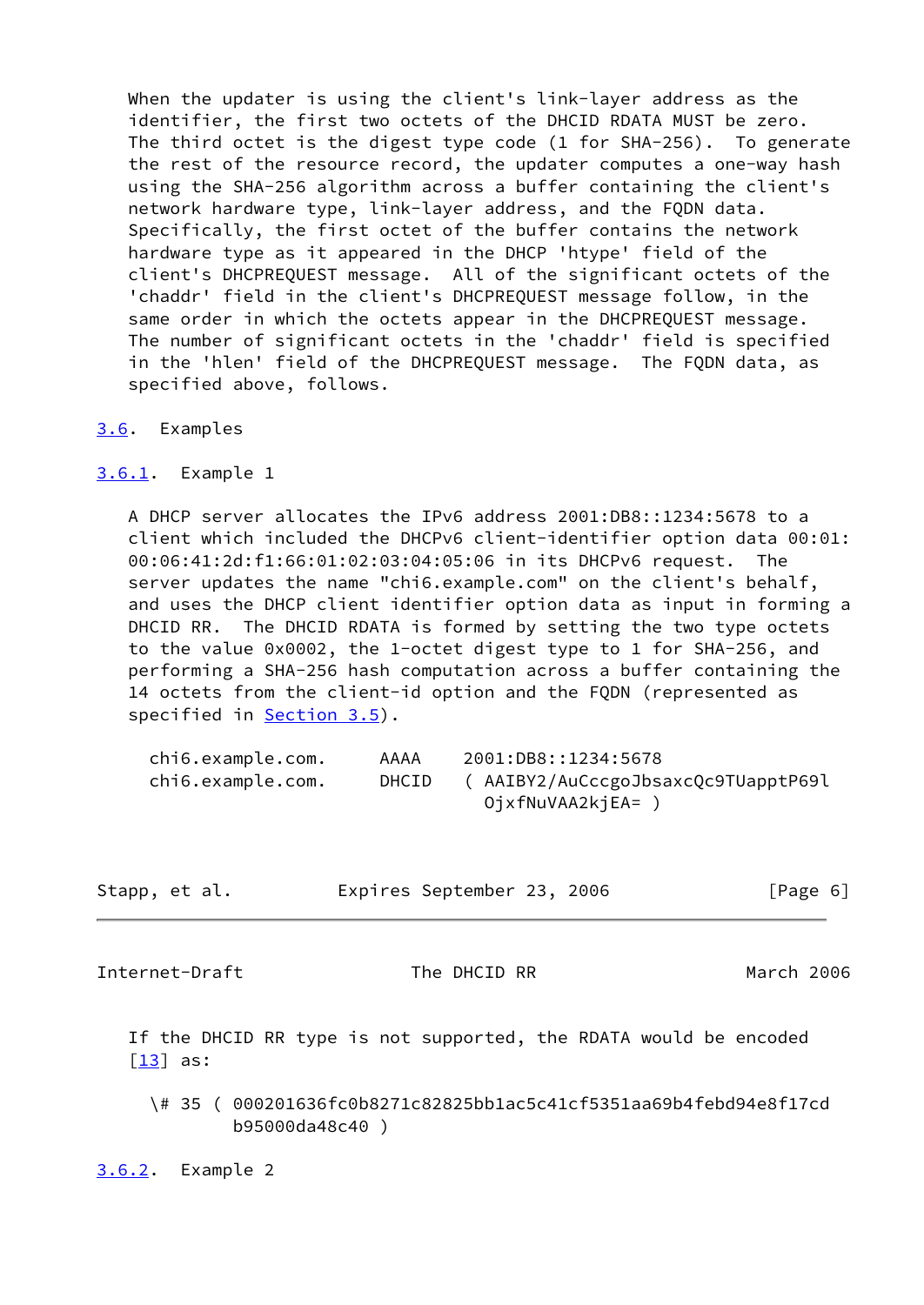A DHCP server allocates the IPv4 address 192.0.2.2 to a client which included the DHCP client-identifier option data 01:07:08:09:0a:0b:0c in its DHCP request. The server updates the name "chi.example.com" on the client's behalf, and uses the DHCP client identifier option data as input in forming a DHCID RR. The DHCID RDATA is formed by setting the two type octets to the value 0x0001, the 1-octet digest type to 1 for SHA-256, and performing a SHA-256 hash computation across a buffer containing the seven octets from the client-id option and the FQDN (represented as specified in [Section 3.5](#page-4-2)).

| chi.example.com. |       | 192.0.2.2                           |
|------------------|-------|-------------------------------------|
| chi.example.com. | DHCID | ( AAEBOSD+XR3Os/0LozeXVgcNc7FwCfQdW |
|                  |       | $L3b/NaiUDlW2No= )$                 |

 If the DHCID RR type is not supported, the RDATA would be encoded  $\lceil 13 \rceil$  as:

 \# 35 ( 0001013920fe5d1dceb3fd0ba3379756a70d73b17009f41d58bddbfcd 6a2503956d8da )

<span id="page-7-0"></span>[3.6.3](#page-7-0). Example 3

 A DHCP server allocating the IPv4 address 192.0.2.3 to a client with Ethernet MAC address 01:02:03:04:05:06 using domain name "client.example.com" uses the client's link-layer address to identify the client. The DHCID RDATA is composed by setting the two type octets to zero, the 1-octet digest type to 1 for SHA-256, and performing an SHA-256 hash computation across a buffer containing the 1-octet 'htype' value for Ethernet, 0x01, followed by the six octets of the Ethernet MAC address, and the domain name (represented as specified in **Section 3.5**).

| client.example.com. | - A   | 192.0.2.3                           |
|---------------------|-------|-------------------------------------|
| client.example.com. | DHCID | ( AAABxLmlskllE0MVjd57zHcWmEH3pCQ6V |
|                     |       | ytcKD//7es/deY= )                   |

 If the DHCID RR type is not supported, the RDATA would be encoded [\[13\]](#page-10-8) as:

\# 35 ( 000001c4b9a5b249651343158dde7bcc77169841f7a4243a572b5c283

Stapp, et al. Expires September 23, 2006 [Page 7]

<span id="page-7-1"></span>Internet-Draft The DHCID RR March 2006

fffedeb3f75e6 )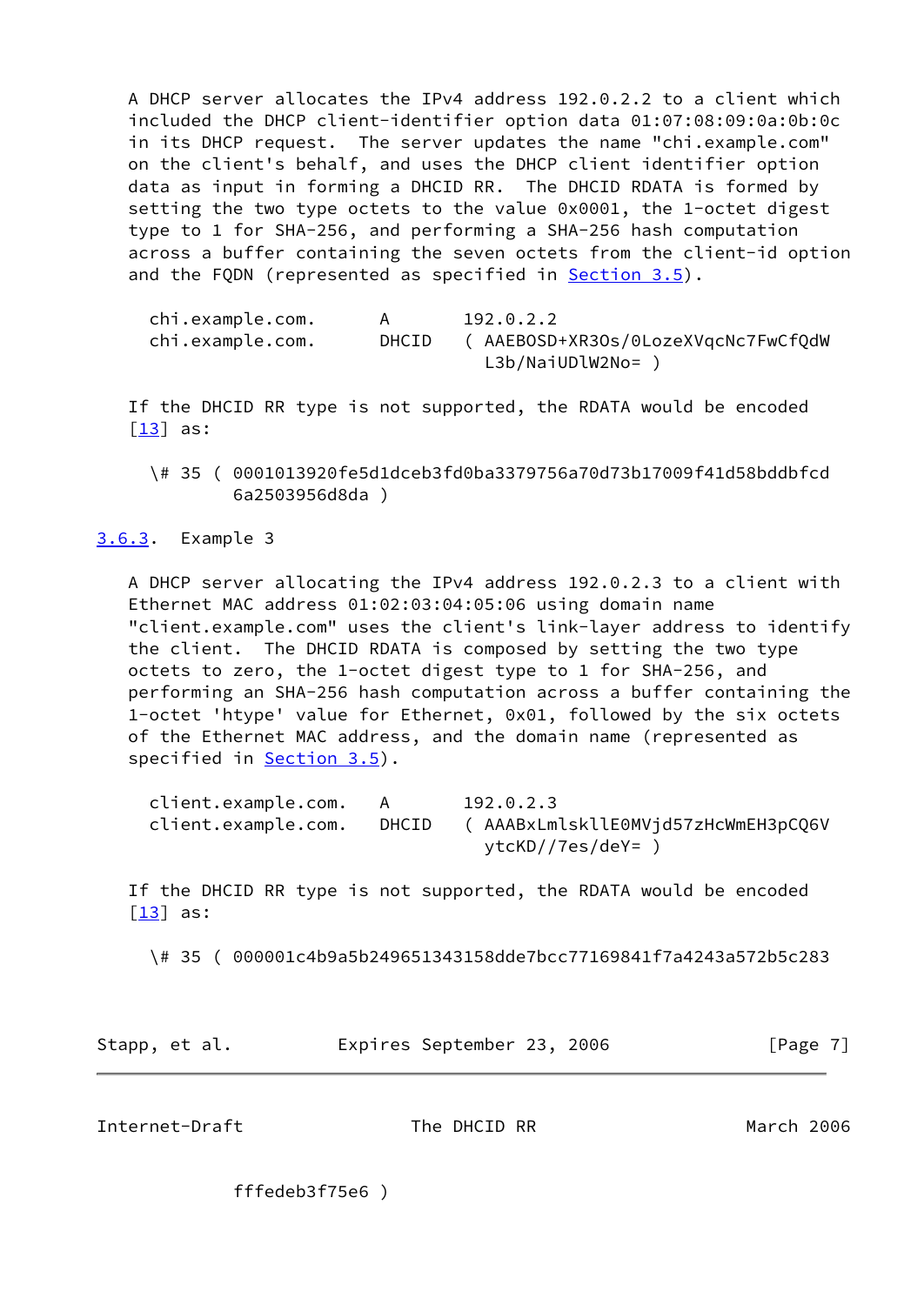## <span id="page-8-0"></span>[4](#page-8-0). Use of the DHCID RR

 This RR MUST NOT be used for any purpose other than that detailed in  $[1]$  $[1]$ . Although this RR contains data that is opaque to DNS servers, the data must be consistent across all entities that update and interpret this record. Therefore, new data formats may only be defined through actions of the DHC Working Group, as a result of revising [\[1\]](#page-9-0).

# <span id="page-8-1"></span>[5](#page-8-1). Updater Behavior

 The data in the DHCID RR allows updaters to determine whether more than one DHCP client desires to use a particular FQDN. This allows site administrators to establish policy about DNS updates. The DHCID RR does not establish any policy itself.

 Updaters use data from a DHCP client's request and the domain name that the client desires to use to compute a client identity hash, and then compare that hash to the data in any DHCID RRs on the name that they wish to associate with the client's IP address. If an updater discovers DHCID RRs whose RDATA does not match the client identity that they have computed, the updater SHOULD conclude that a different client is currently associated with the name in question. The updater SHOULD then proceed according to the site's administrative policy. That policy might dictate that a different name be selected, or it might permit the updater to continue.

# <span id="page-8-2"></span>[6](#page-8-2). Security Considerations

 The DHCID record as such does not introduce any new security problems into the DNS. In order to obscure the client's identity information, a one-way hash is used. And, in order to make it difficult to 'track' a client by examining the names associated with a particular hash value, the FQDN is included in the hash computation. Thus, the RDATA is dependent on both the DHCP client identification data and on each FQDN associated with the client.

 However, it should be noted that an attacker that has some knowledge, such as of MAC addresses commonly used in DHCP client identification data, may be able to discover the client's DHCP identify by using a brute-force attack. Even without any additional knowledge, the number of unknown bits used in computing the hash is typically only 48 to 80.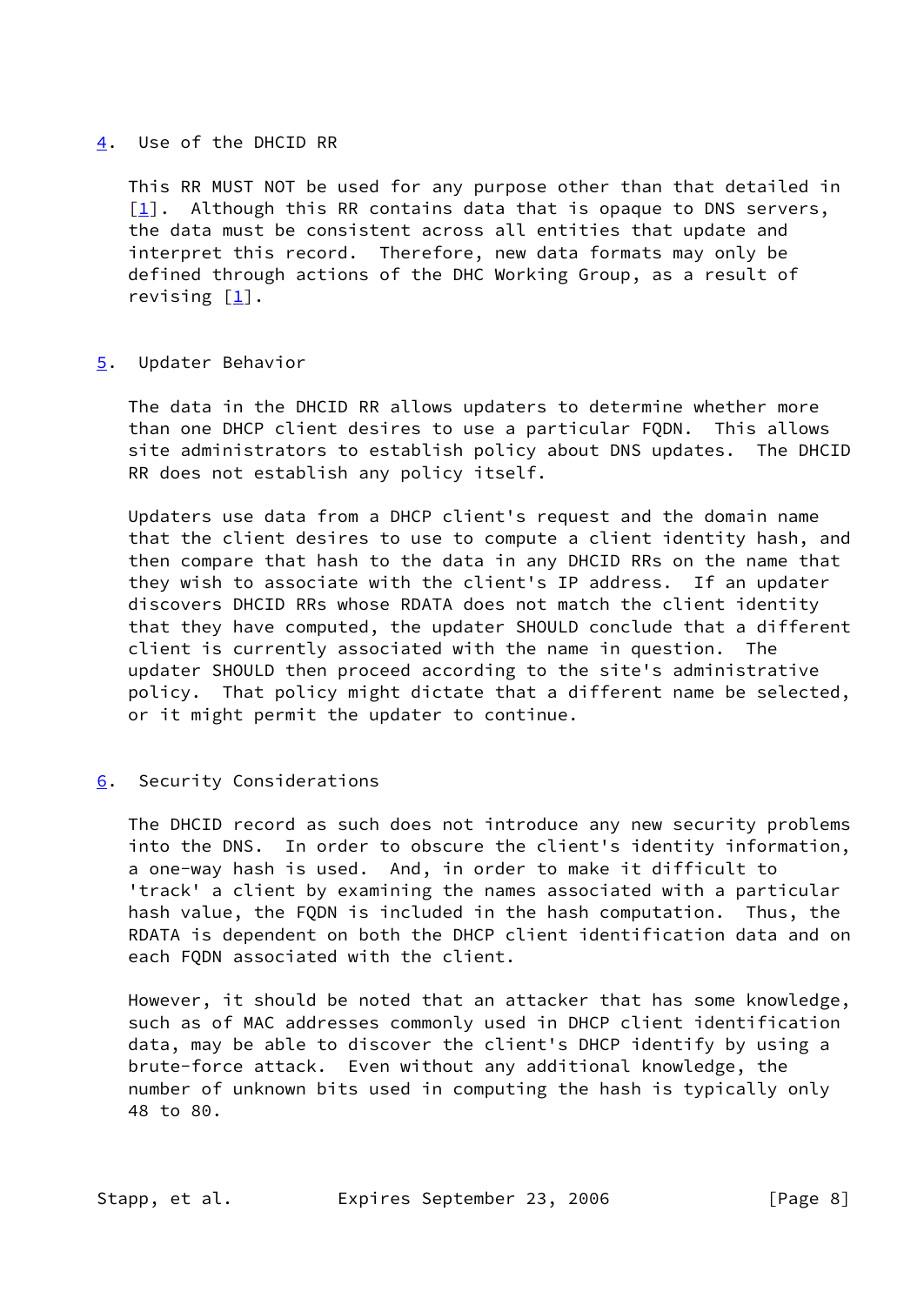<span id="page-9-2"></span> Administrators should be wary of permitting unsecured DNS updates to zones, whether or not they are exposed to the global Internet. Both DHCP clients and servers SHOULD use some form of update authentication (e.g.,  $[12]$  $[12]$ ) when performing DNS updates.

<span id="page-9-1"></span>[7](#page-9-1). IANA Considerations

 IANA is requested to allocate a DNS RR type number for the DHCID record type.

 This specification defines a new number-space for the 2-octet identifier type codes associated with the DHCID RR. IANA is requested to establish a registry of the values for this number- space. Three initial values are assigned in [Section 3.3](#page-3-3), and the value 0xFFFF is reserved for future use. New DHCID RR identifier type codes are assigned through Standards Action, as defined in  $[5]$  $[5]$ .

 This specification defines a new number-space for the 1-octet digest type codes associated with the DHCID RR. IANA is requested to establish a registry of the values for this number-space. Two initial values are assigned in **[Section 3.4](#page-4-0)</u>.** New DHCID RR digest type codes are assigned through Standards Action, as defined in  $[5]$  $[5]$ .

<span id="page-9-3"></span>[8](#page-9-3). Acknowledgements

 Many thanks to Harald Alvestrand, Ralph Droms, Olafur Gudmundsson, Sam Hartman, Josh Littlefield, Pekka Savola, and especially Bernie Volz for their review and suggestions.

- <span id="page-9-4"></span>[9](#page-9-4). References
- <span id="page-9-8"></span><span id="page-9-7"></span><span id="page-9-6"></span><span id="page-9-5"></span><span id="page-9-0"></span>[9.1](#page-9-5). Normative References
	- [1] Stapp, M. and B. Volz, "Resolution of DNS Name Conflicts Among DHCP Clients ([draft-ietf-dhc-dns-resolution-](https://datatracker.ietf.org/doc/pdf/draft-ietf-dhc-dns-resolution)\*)", February 2006.
	- [2] Bradner, S., "Key words for use in RFCs to Indicate Requirement Levels", [BCP 14](https://datatracker.ietf.org/doc/pdf/bcp14), [RFC 2119](https://datatracker.ietf.org/doc/pdf/rfc2119), March 1997.
	- [3] Mockapetris, P., "Domain names concepts and facilities", STD 13, [RFC 1034](https://datatracker.ietf.org/doc/pdf/rfc1034), November 1987.
	- [4] Mockapetris, P., "Domain names implementation and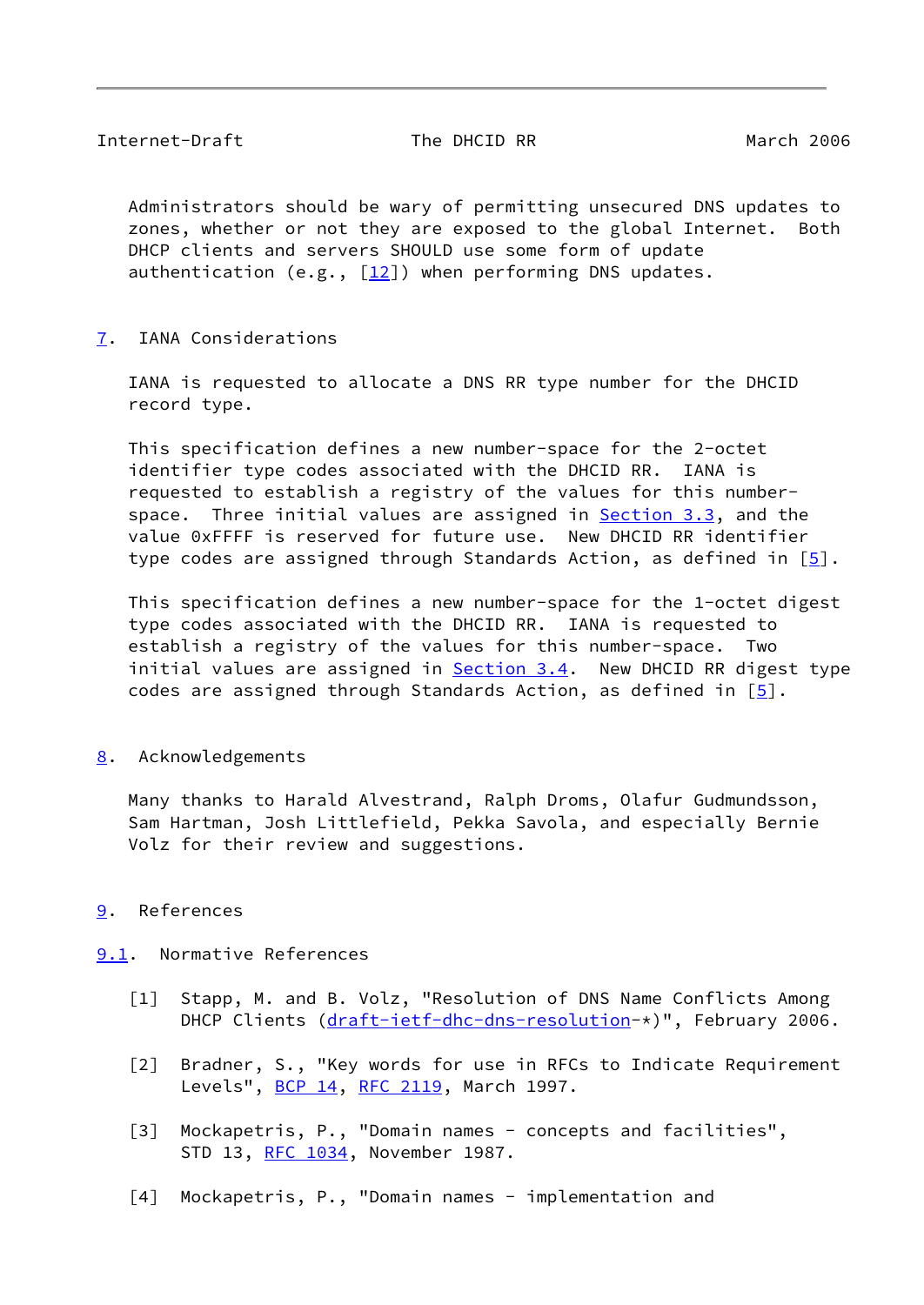specification", STD 13, [RFC 1035](https://datatracker.ietf.org/doc/pdf/rfc1035), November 1987.

<span id="page-10-1"></span>Internet-Draft The DHCID RR March 2006

- <span id="page-10-10"></span> [5] Narten, T. and H. Alvestrand, "Guidelines for Writing an IANA Considerations Section in RFCs", [BCP 26](https://datatracker.ietf.org/doc/pdf/bcp26), [RFC 2434](https://datatracker.ietf.org/doc/pdf/rfc2434), October 1998.
- <span id="page-10-6"></span> [6] Lemon, T. and B. Sommerfeld, "Node-specific Client Identifiers for Dynamic Host Configuration Protocol Version Four (DHCPv4)", [RFC 4361](https://datatracker.ietf.org/doc/pdf/rfc4361), February 2006.
- <span id="page-10-9"></span><span id="page-10-8"></span><span id="page-10-7"></span><span id="page-10-5"></span><span id="page-10-4"></span><span id="page-10-3"></span><span id="page-10-2"></span><span id="page-10-0"></span>[9.2](#page-10-0). Informative References
	- [7] Droms, R., "Dynamic Host Configuration Protocol", [RFC 2131](https://datatracker.ietf.org/doc/pdf/rfc2131), March 1997.
	- [8] Josefsson, S., "The Base16, Base32, and Base64 Data Encodings", [RFC 3548](https://datatracker.ietf.org/doc/pdf/rfc3548), July 2003.
	- [9] Arends, R., Austein, R., Larson, M., Massey, D., and S. Rose, "Resource Records for the DNS Security Extensions", [RFC 4034](https://datatracker.ietf.org/doc/pdf/rfc4034), March 2005.
	- [10] Alexander, S. and R. Droms, "DHCP Options and BOOTP Vendor Extensions", [RFC 2132,](https://datatracker.ietf.org/doc/pdf/rfc2132) March 1997.
	- [11] Droms, R., Bound, J., Volz, B., Lemon, T., Perkins, C., and M. Carney, "Dynamic Host Configuration Protocol for IPv6 (DHCPv6)", [RFC 3315](https://datatracker.ietf.org/doc/pdf/rfc3315), July 2003.
	- [12] Vixie, P., Gudmundsson, O., Eastlake, D., and B. Wellington, "Secret Key Transaction Authentication for DNS (TSIG)", [RFC 2845](https://datatracker.ietf.org/doc/pdf/rfc2845), May 2000.
	- [13] Gustafsson, A., "Handling of Unknown DNS Resource Record (RR) Types", [RFC 3597](https://datatracker.ietf.org/doc/pdf/rfc3597), September 2003.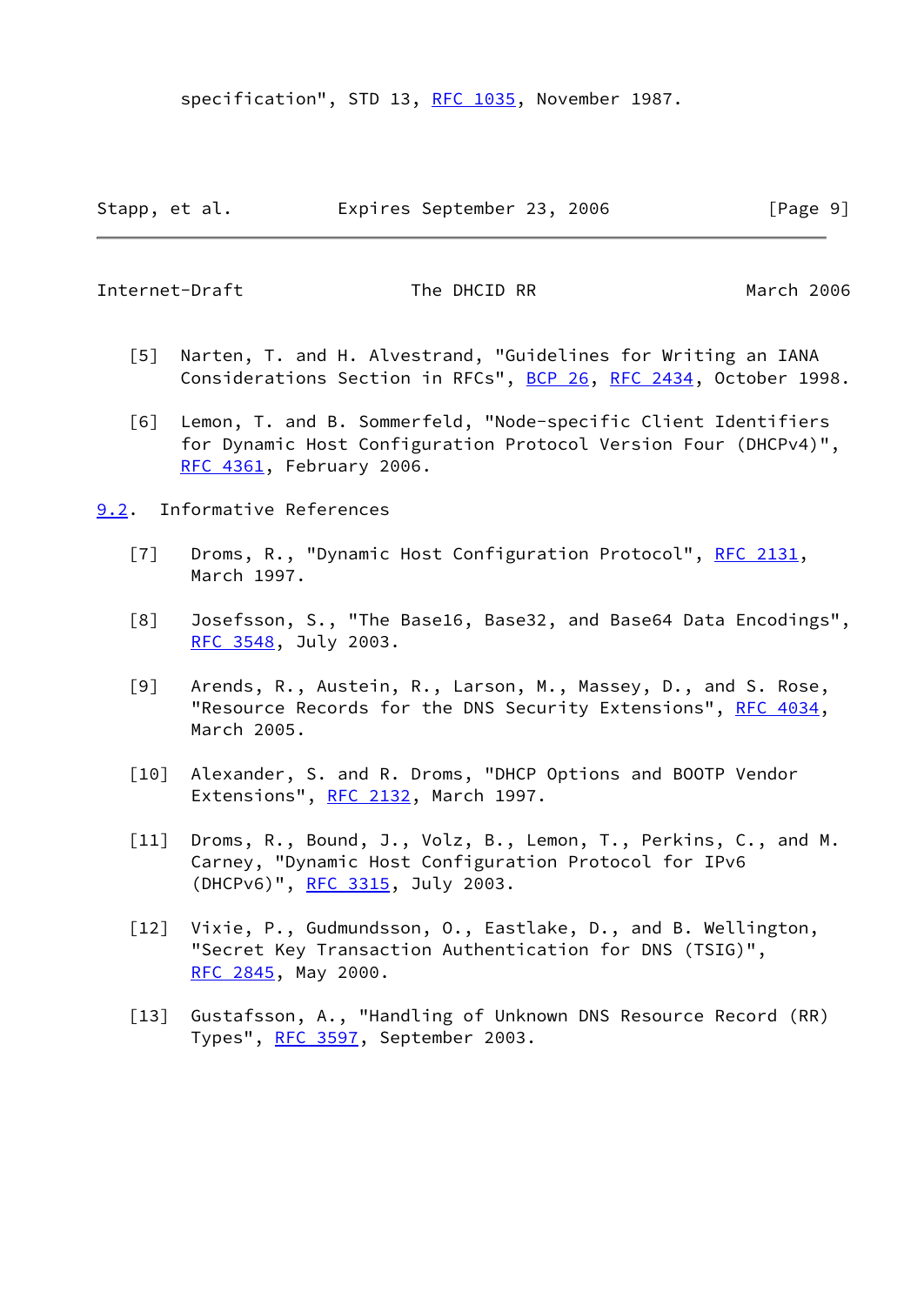| Stapp, et al. | Expires September 23, 2006 |  | [Page 10] |  |
|---------------|----------------------------|--|-----------|--|
|               |                            |  |           |  |

<span id="page-11-0"></span>Internet-Draft The DHCID RR March 2006

Authors' Addresses Mark Stapp Cisco Systems, Inc. 1414 Massachusetts Ave. Boxborough, MA 01719 USA Phone: 978.936.1535 Email: mjs@cisco.com Ted Lemon Nominum, Inc. 950 Charter St. Redwood City, CA 94063 USA Email: mellon@nominum.com Andreas Gustafsson Araneus Information Systems Oy Ulappakatu 1 02320 Espoo Finland

Email: gson@araneus.fi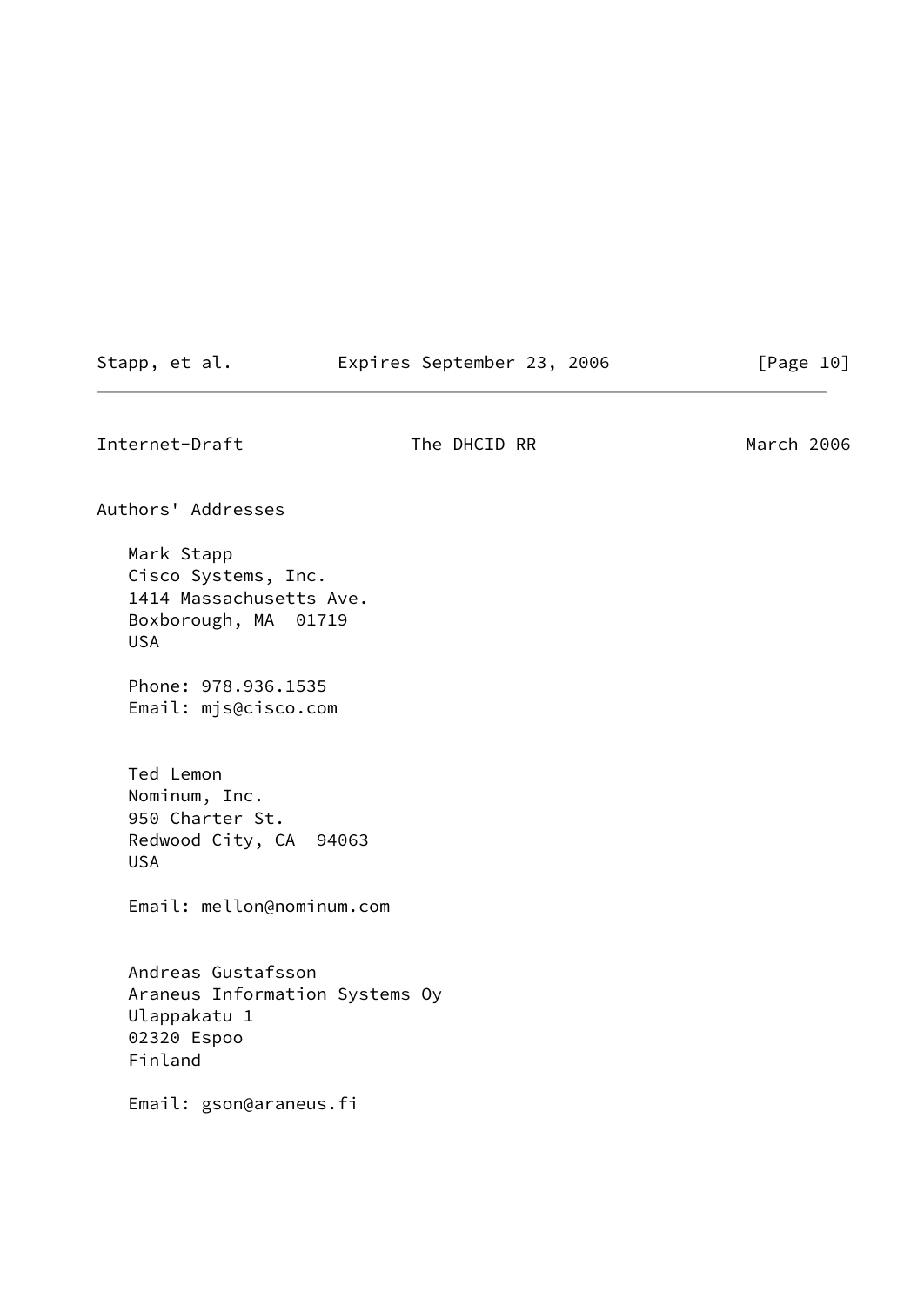Stapp, et al. Expires September 23, 2006 [Page 11]

<span id="page-12-0"></span>Internet-Draft The DHCID RR March 2006

Intellectual Property Statement

 The IETF takes no position regarding the validity or scope of any Intellectual Property Rights or other rights that might be claimed to pertain to the implementation or use of the technology described in this document or the extent to which any license under such rights might or might not be available; nor does it represent that it has made any independent effort to identify any such rights. Information on the procedures with respect to rights in RFC documents can be found in [BCP 78](https://datatracker.ietf.org/doc/pdf/bcp78) and [BCP 79](https://datatracker.ietf.org/doc/pdf/bcp79).

 Copies of IPR disclosures made to the IETF Secretariat and any assurances of licenses to be made available, or the result of an attempt made to obtain a general license or permission for the use of such proprietary rights by implementers or users of this specification can be obtained from the IETF on-line IPR repository at <http://www.ietf.org/ipr>.

 The IETF invites any interested party to bring to its attention any copyrights, patents or patent applications, or other proprietary rights that may cover technology that may be required to implement this standard. Please address the information to the IETF at ietf-ipr@ietf.org.